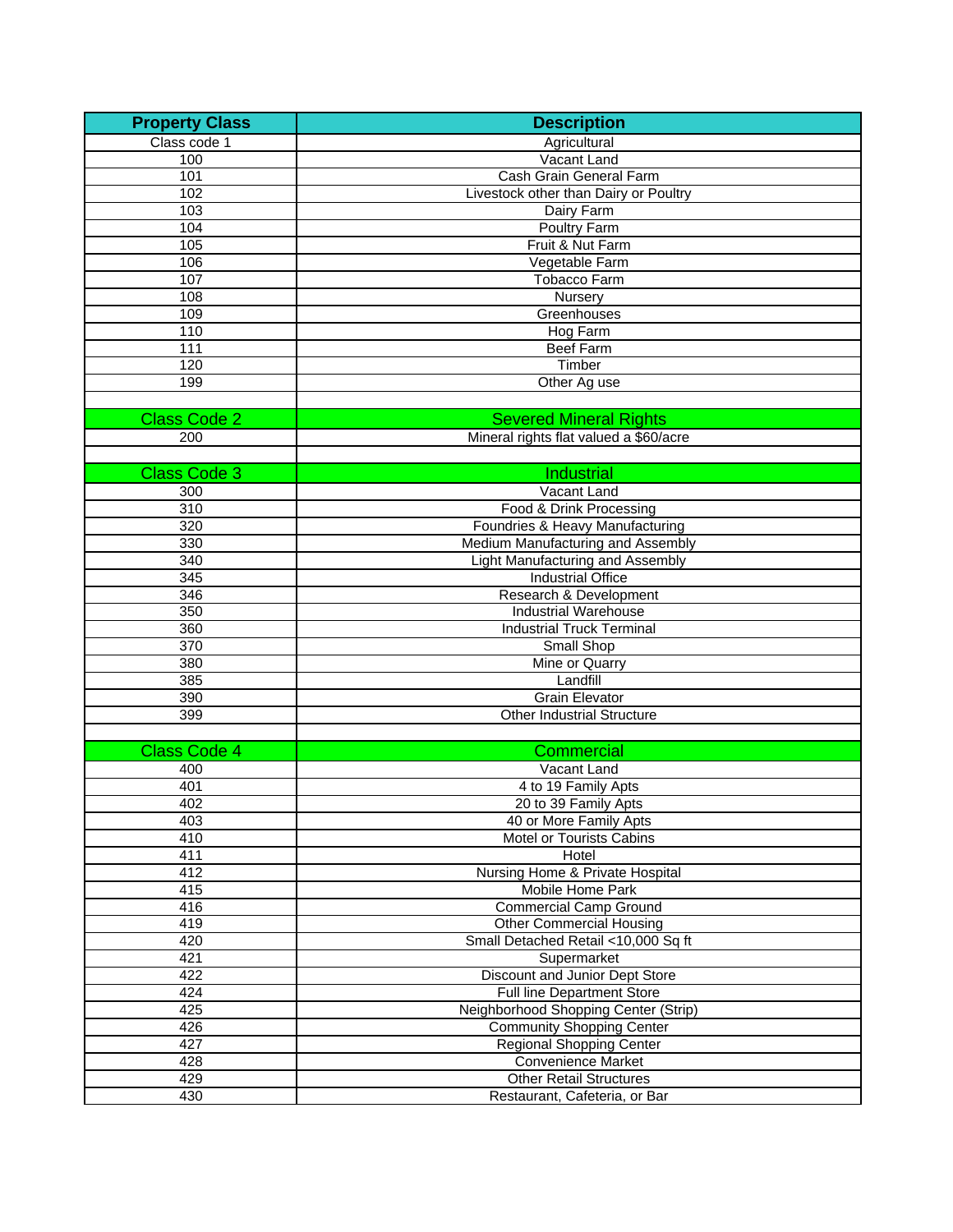| 431              | Franchise Type Restaurant                                         |
|------------------|-------------------------------------------------------------------|
| 435              | Drive in Restaurant                                               |
| 439              | Other Food Service.                                               |
| 440              | Dry Clean Plant or Laundry                                        |
| 441              | <b>Funeral Home</b>                                               |
| 442              | <b>Medical Clinic or Office</b>                                   |
| 443              | Drive up/Walk up Bank                                             |
| 444              | <b>Full Service Bank</b>                                          |
| 445              | Savings and Loans                                                 |
| 447              | Office Building 1 to 2 story                                      |
| 448              | Office Building 3 stories or more walk up                         |
| 449              | Office Building 3 stories or more elevator                        |
| 450              | Conveniance Market with Gasoline Sales                            |
| 451              | Conveniance Market/ Franchise type Restaurant with Gasoline Sales |
| 452              | Service Station                                                   |
|                  |                                                                   |
| 453              | Car Wash                                                          |
| 454              | Auto Sales and Service                                            |
| 455              | <b>Commercial Garage</b>                                          |
| 456              | Parking lot or Structure                                          |
| 460              | Theater                                                           |
| 461              | Drive-in Theater                                                  |
| 462              | Golf Rang or Miniature Golf                                       |
| 463              | Golf Course or Country Club                                       |
| 464              | <b>Bowling Alley</b>                                              |
| 465              | Lodge Hall                                                        |
| 466              | <b>Ammusement Park</b>                                            |
| 467              | Health Club                                                       |
| 468              | Ice Rink                                                          |
| 469              | <b>Riverboat Gaming Resort</b>                                    |
| 480              | <b>Commercial Warehouse</b>                                       |
| 481              | <b>Commercial Mini Warehouse</b>                                  |
| 482              | <b>Commercial Truck Terminal</b>                                  |
| 490              | Marine Service Facility                                           |
| 495              | Marina                                                            |
| 499              | <b>Other Commercial Structures</b>                                |
|                  |                                                                   |
| Class 5          | <b>Residential</b>                                                |
| 500              | Vacant Land                                                       |
| 501              | Vacant Unplatted land 0 to 9.99 acres                             |
| 502              | Vacant Unplatted land 10 to 19.99 acres                           |
| 503              | Vacant Unplatted land 20 to 29.99 acres                           |
| 504              | Vacant Unplatted land 30 to 39.99 acres                           |
| 505              | Vacant Unplatted land 40 or more acres                            |
| 510              | One Family Dwelling on a platted lot                              |
| 511              | One Family Dwelling on unplatted land 0 to 9.9 acres              |
| 512              | One Family Dwelling on unplatted land 10 to 19.9 acres            |
| $\overline{513}$ | One Family Dwelling on unplatted land 20 to 29.9 acres            |
| 514              | One Family Dwelling on unplatted land 30 to 39.9 acres            |
| 520              | Two Family Dwelling on a platted lot                              |
| 521              | Two Family Dwelling on unplatted land of 0 to 9 acres             |
| 522              | Two Family Dwelling on unplatted land of 10 to 19.99 acres        |
| 523              | Two Family Dwelling on unplatted land of 20 to 29.99 acres        |
| $\overline{524}$ | Two Family Dwelling on unplatted land of 30 to 39.99 acres        |
| 525              | Two Family Dwelling on unplatted land of 40 or more acres         |
| 530              | Three family Dwelling on platted lot                              |
| 531              | Three family Dwelling on unplatted land of 0 to 9.99 acres        |
| 532              | Three family Dwelling on unplatted land of 10 to 19.99 acres      |
| 533              | Three family Dwelling on unplatted land of 20 to 29.99 acres      |